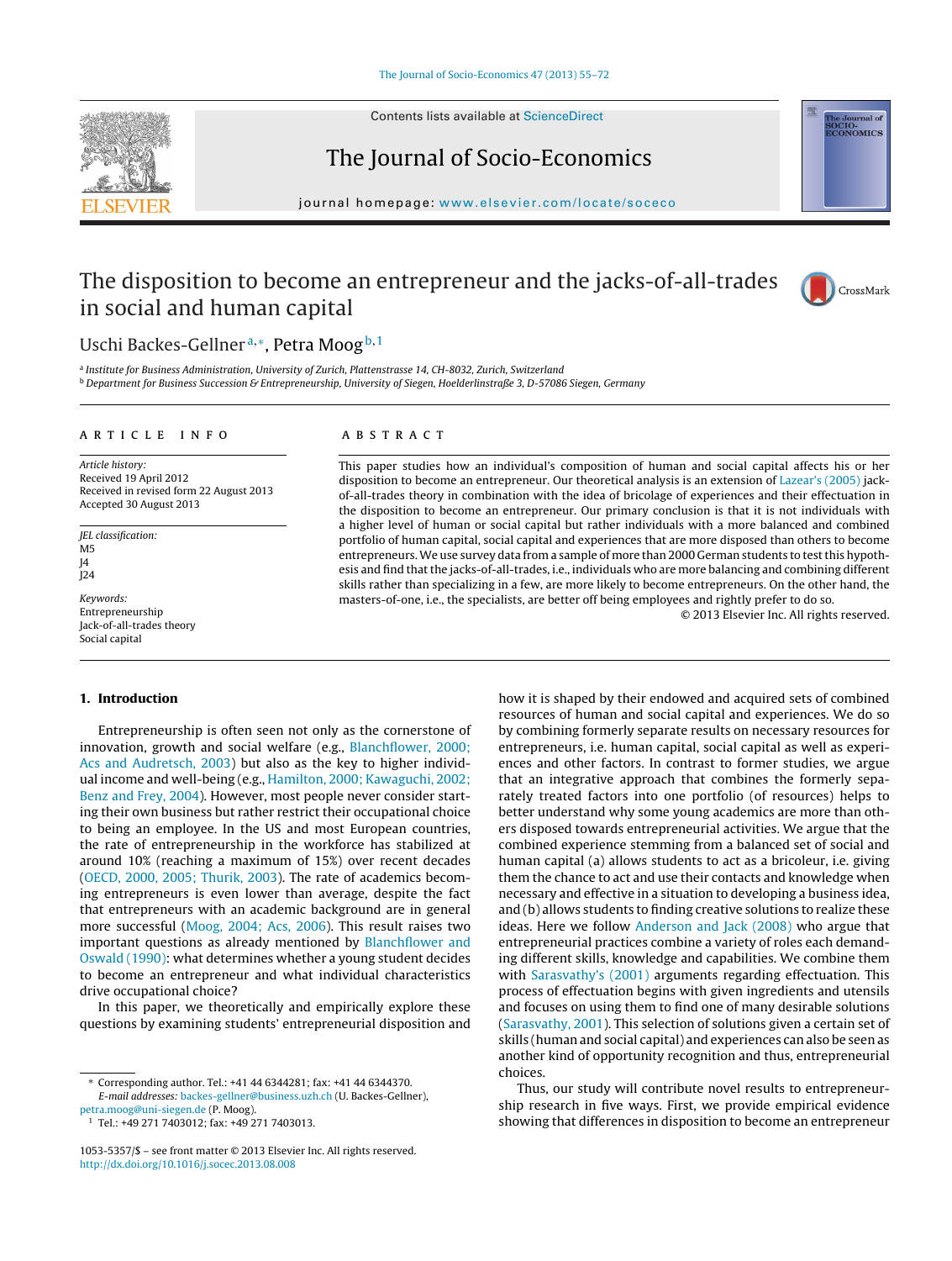depend on differences in portfolios of human capital; thereby we also present another test of Lazear's jack-of-all-trades theory. Second, we extend Lazear's idea and look not only at the portfolio of human capital (traditional skills as measured by education and job experience) but also at the portfolio of social capital in order to explain the disposition to become entrepreneur ([Davidsson](#page--1-0) [and](#page--1-0) [Honig,](#page--1-0) [2003;](#page--1-0) [Florin](#page--1-0) et [al.,](#page--1-0) [2003\).](#page--1-0) Social capital is another resource that—like in Lazear's model any type of human capital—has to be balanced for individuals if they may want to become entrepreneurs—because becoming an entrepreneur at many points is a social process leading to networks and people to work with ([Hartog](#page--1-0) et [al.,](#page--1-0) [2008\).](#page--1-0) Third, we use advanced proxies to measure the balancing of a portfolio (of human and/or social capital) in an innovative way, i.e. we introduce new operationalizations for combined skill variables. With z-transformations for different types of human and social capital variables, we obtain a more accurate measure of the balancing effect in a portfolio and thereby of its effect on entrepreneurship disposition. Fourth, following effectuation theory, we explain the effects by arguing that entrepreneurs face dynamic situations, where both, human and social capital are important resources that always have to be kept in balance. Fifth, using a sample of more than 2000 German university students, we are able to show that it is indeed the balancing and combination of skills and not so much the level of skills or the level of social capital that matters. A balanced human capital portfolio is not sufficient to foster entrepreneurship if it is not complemented by a portfolio of social capital and vice versa.

The outline of the paper is as follows. First, we present our theoretical explanation and derive hypotheses on the intention to become an entrepreneur. Second, we describe the data set, which consists of detailed information of approximately 2000 students, and we introduce the empirical estimation method and variables we will use. Third, we present our findings and finally discuss our results and limitations of our study and conclude.

#### **2. Who is more likely to become an entrepreneur? Theoretical explanations**

#### 2.1. Human and Social Capital

Human capital is one of the factors often mentioned, with the assumption that a larger stock of human capital encourages entrepreneurship (e.g., [Davidsson](#page--1-0) [and](#page--1-0) [Honig,](#page--1-0) [2003\).](#page--1-0) However, this is not sufficient to explain the observed differences in entrepreneurship rates; in fact, it raises new puzzles. For example, many entrepreneurs have rather low levels of human capital, such as the owner of a streetcorner fish and chips shop, which clearly does not fit with a traditional human capital explanation of highly skilled individuals becoming entrepreneurs. In addition, we observe that the educational level in general has constantly increased over recent decades but that the entrepreneurship rate has not risen in the same way, which is also inconsistent with a traditional human capital explanation.

Therefore, this paper is based on the jack-of-all-trades theory of entrepreneurship introduced by [Lazear](#page--1-0) [\(2005\).](#page--1-0) The novelty in Lazear's approach is that it is not the level of any single skill that matters for the decision to become an entrepreneur but the balance of skills in an individual's portfolio of skills. Entrepreneurs differ from employees in that they must be sufficiently well versed in a whole set of entrepreneurial skills. Some entrepreneurs may have balanced skills on rather low levels (such as the owner of the small fish and chips stand) and others on rather high levels (such as the founder of a bio-chemical start-up in Silicon Valley). Employees, on the other hand, are specialists who work for others and whose talents are combined with those of other specialists (employees) by the entrepreneurs. Therefore, entrepreneurs are above all characterized by balanced skills (on any level) whereas employees are characterized by specialized skills portfolios.

Several studies have tested the theory and provided preliminary supporting evidence: [Lazear](#page--1-0) [\(2004,](#page--1-0) [2005\)](#page--1-0) shows in a cross-sectional study that MBA students from Stanford who took classes in more study fields and who play more types of roles in the labor market are more likely to become entrepreneurs rather than employees. [Lazear](#page--1-0) [\(2005\)](#page--1-0) operationalized the balance of skills through adding the different roles. Other studies test Lazears' approach in the same vein. [Wagner](#page--1-0) [\(2003\)](#page--1-0) tests Lazear's research with German Social Economic Panel (SOEP) data of all kinds of individuals and confirms Lazear's idea. In the study of [Tonoyan](#page--1-0) et [al.](#page--1-0) [\(2009\)](#page--1-0) that works with data of the IAB panel, it becomes evident that women in Germany are jack-of-all-trades less often than men. Women change their fields of professional training—occupations as well as specific jobs—significantly less often than men, and they become entrepreneurs less often, supporting Lazears' idea that less varied human capital investment leads to less entrepreneurial activity. [Backes-Gellner](#page--1-0) et [al.](#page--1-0) [\(2010\)](#page--1-0) find for Switzerland, using Swiss household panel data, that entrepreneurs and employees indeed choose systematically different educational paths: entrepreneurs choose mixed and more balanced educational paths, whereas employees choose pure and more specialized educational paths. [Baumol](#page--1-0) [\(2004\),](#page--1-0) with U.S. and international data, and [Astebro](#page--1-0) [\(2006\)](#page--1-0) with Canadian data give further evidence that the accumulation of a balanced skill-mix fosters entrepreneurship. [Hartog](#page--1-0) et [al.](#page--1-0) [\(2008\)](#page--1-0) show for the balance of cognitive and social abilities that more balanced individuals in the Netherlands become entrepreneurs more often than others. However, using Italian panel data, [Silva](#page--1-0) [\(2006\)](#page--1-0) finds that the spread of knowledge across different fields does not increase the probability of becoming an entrepreneur. [Brixy](#page--1-0) [and](#page--1-0) [Hessels](#page--1-0) [\(2010\)](#page--1-0) reach similar conclusions using German and Dutch GEM data: with respect to broadness of human capital, they do not find a significant effect for the number of fields of experience having an impact in becoming self-employed. [Elfenbein](#page--1-0) et [al.](#page--1-0) [\(2010\),](#page--1-0) testing the breadth of activities on the job, find that these measures have little impact on the relative pay of workers at firms of different sizes; thus, people might not be more willing to become self-employed due to income con-siderations. [Oberschachtsiek](#page--1-0) [\(2009\)](#page--1-0) finds varying effects as well. [Lechmann](#page--1-0) [and](#page--1-0) [Schnabel](#page--1-0) [\(2011\)](#page--1-0) also find that self-employed individuals perform more tasks and that their work requires more skills than that of employees. However, unlike Lazear's theory predicts they also find that self-employed individuals also need more expert skills than employees and they find only limited support for differing human capital investments of employees and entrepreneurs. $2$ Overall, we conclude that most findings suggest that the level of skills as well as their balance may be important for entrepreneurship. But in detail results are still inconclusive particularly for different countries and different types of workers. One explanation for these inconclusive results could also be that an important explanatory variable is missing.

We argue that it is social capital that is missing and therefore introduce social capital as a second category factor in an individual's portfolio of resources that we consider to be important for entrepreneurship. We include social capital because entrepreneurship is known to be a socio-economic process and a social activity. Economic elements of entrepreneurship are conducted in a social web ofindividuals like parents and friends, potential customers and

<sup>&</sup>lt;sup>2</sup> As our empirical analysis only includes individuals who pursue an academic degree, we concentrate on balance of skills. However, in a sample with more heterogeneous individuals, one should consider more carefully the problem of level in addition to balance.